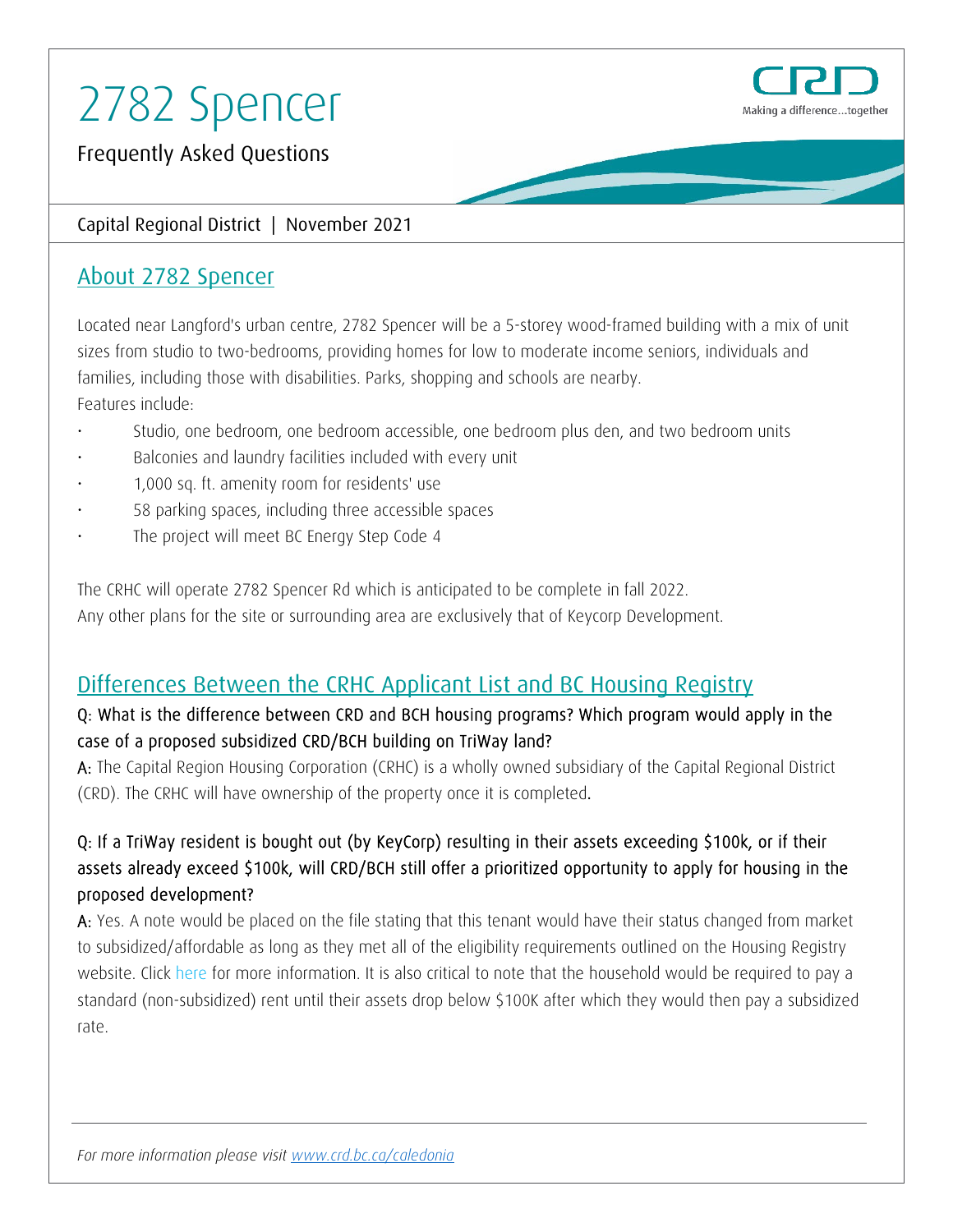

Frequently Asked Questions

### Capital Regional District | November 2021

Q: Application forms for BCH indicate that two refusals of offers will mean cancellation of the application. Residents have been advised to register now and apply anyway, however residents do not know when, or even if, a relocation will be required, or a buyout offered. In the event two CRD/BCH options were presented to an applicant before the TriWay sale and purchase completion or CRD/BCH building on site are complete, will CRD/BCH waive the cancellation and keep the application open for such applicants in this situation?

A: The Housing Registry automatically cancels applications after two offers have been rejected. People should give thoughtful consideration to their application and should only apply where they really want to live.

There are good housing providers across the region and it is a good idea to explore a range of options that may work for you. If residents wish to be prioritized for the 2782 Spencer building, CRHC will provide guidance on how to apply with a note on file that they are waiting for an offer at the 2782 Spencer development.

### Q: If BC Housing forms were filled out, did CRHC receive their names?

A: No. BC Housing Registry is its own separate list and company. The forms are confidential and have not been shared with CRHC. We have received a list of 22 names from the developer of those that are to be prioritized in the application process for units at 2782 Spencer.

# Q: How do we flag TriWay on the form?

A: 2782 Spencer will not be available for selection by an applicant until four to six months before occupancy. Those interested must contact CRHC directly so a note can be placed on file.

# Q: Should BC Housing Registry forms be resubmitted every 6 months?

A: Yes. Applications on the BC Housing Registry need to be updated every six months. Applicants don't need to create an application until occupancy is within four to six months. The choice is the applicant's. The risk of signing up early is that the applicant could receive other offers of housing from non-profit providers, and then if they decline, they could have their name removed from the registry after they have declined twice.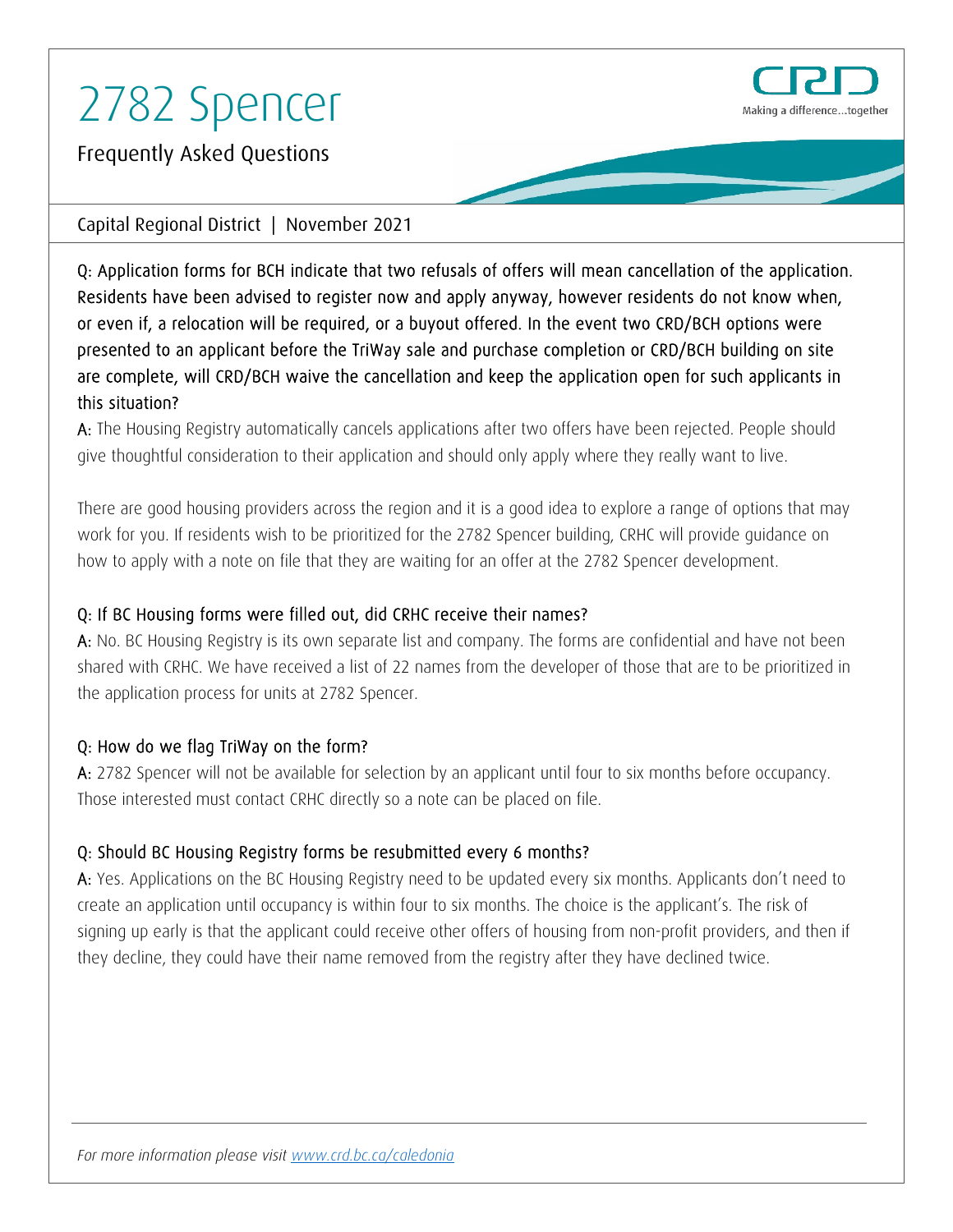

Frequently Asked Questions

### Capital Regional District | November 2021

# Q: Should BC Housing Registry applications be hand delivered to CRHC offices?

A: No. The CRHC and BC Housing are two completely separate entities. The Housing Registry forms can be completed online through BC Housing's website and then mailed directly to them. We will assist you in filling out those forms if you are unsure of how to go about it. We advise to prearrange a time for assistance. We can then send the forms to the BC Housing Registry on your behalf.

# Q: What are the levels of rent?

A: Rents have not been finalized yet. Final rents are usually worked out ahead of occupancy and rents are tied to the size of the unit.

# Q: As we have more residents requiring subsidized units than available units, would the remaining residents have a chance of going to another B.C. housing project?

A: Applicants requiring rent geared to income or subsidized rents will have to apply to the BC Housing Registry to increase their chances of gaining access to subsidized unit in another building. The CRHC and other non-profit housing providers select applicants for subsidized units from the Housing Registry. Searching the location of interest through [Subsidized Housing \(bchousing.org\)](https://www.bchousing.org/housing-assistance/rental-housing/subsidized-housing) will help you determine what might suit your needs best.

# Q: Is there a chance that a single person might qualify for a subsidized two bedroom unit?

A: No. The filling subsidized units is subject to National Occupancy Standards which would allow a single person to occupy a studio or one bedroom unit. Exceptions can be made under 'accommodation' rules if there was documentation that supported a live-in caregiver was required or substantial medical equipment needed to be stored and it didn't fit the studio or one bedroom available space.

# Waitlist Status and Resident Criteria

# Q: Will BCH/CRD give priority waitlist status to TriWay residents for any of their other buildings including Spencer Close and/or others in the area based on the fact that some may need disabled/accessible units?

A: No. The CRHC does not have control over the priorities of the BCH waitlist. There is a significant waitlist for housing in the region. The CRHC typically chooses tenants from the registry and affordable housing lists chronologically based on areas of selection by the applicant. If a person needed an accessible unit there may be special consideration or assistance that could be given if a unit was available. We recommend that residents look at our website to see what else is available at the time they wish to move. The website is found [here.](https://www.crd.bc.ca/crhc/)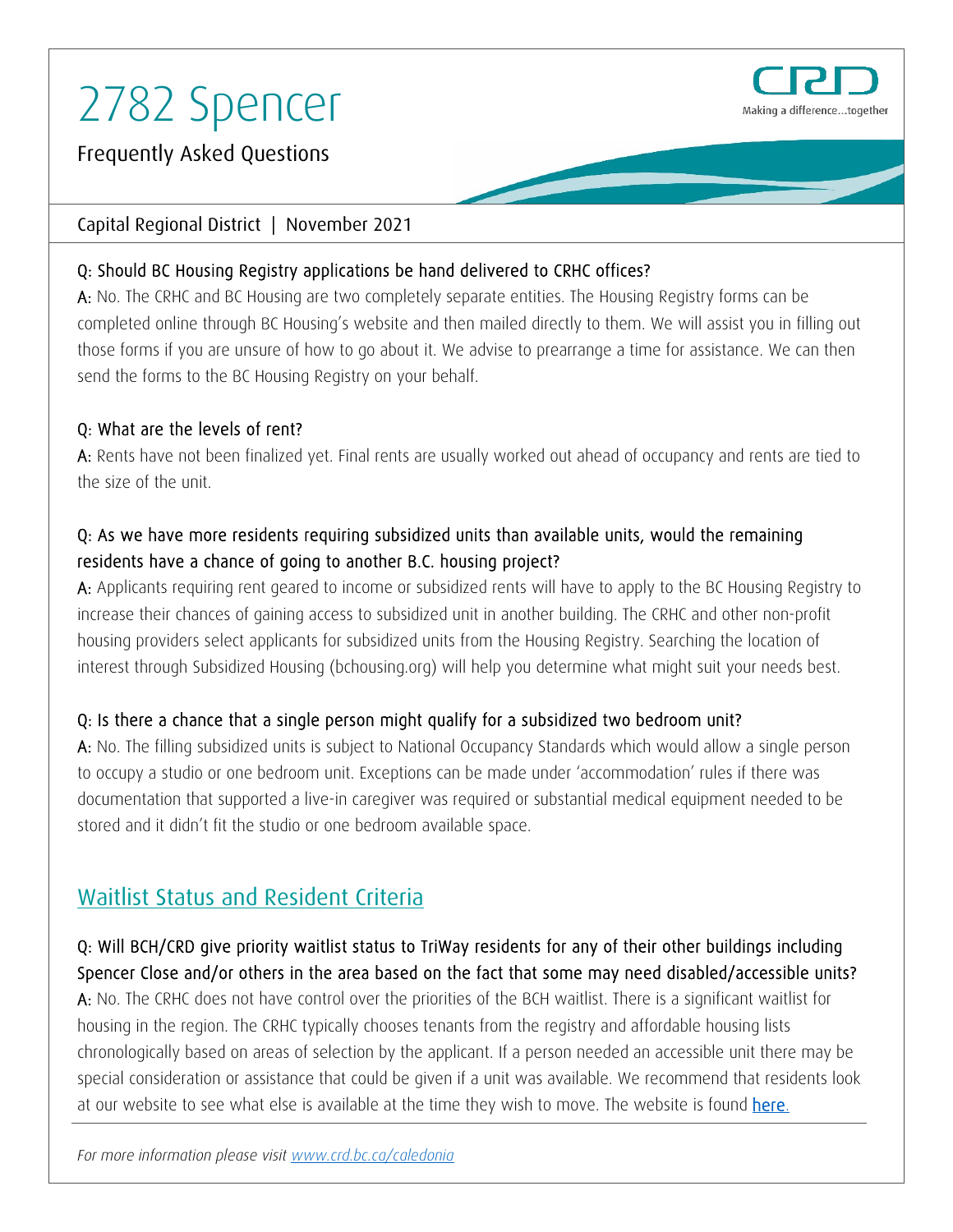

Frequently Asked Questions

### Capital Regional District | November 2021

# Q: Would a CRD/BCH building on site be located within the proposed mobile home park area or would the site for such a building be on CRD/BCH owned land?

A: The site and building will be owned by the CRD/CRHC once the building is completed.

# Q: In the event TriWay residents are not required to move for some time, and a proposed CRD/BCH building were complete and already full up, would CRD/BCH offer displaced TriWay residents a priority wait list status for other CRD/BCH buildings?

A: No. The CRHC will make 22 offers of units to the names provided to the developer. If the offer is declined, CRHC will inform KeyCorp and they will provide new names to make up the 22 units CRHC is committed to up until June 1, 2022.

# Q: We do not know where the new trailer park will be, but if a resident happens to be in the new park, but wants to move into the new building instead, will they be given the same consideration as someone who is losing their home?

A: No. We have been given the names of 22 owners who will be impacted by the new building, and they will be provided the opportunity to have their application to 2782 Spencer prioritized for consideration. If other owners have an interest in the building, they could register their names with CRHC to have more information provided once we start to market the building. This usually occurs four to six months in advance of the building being ready for occupancy. All applicants will need to meet the qualifications for affordable units.

# Q: When would be the latest possible date to add a resident to the "interested" list?

A: We are able to take names of interested parties right up until when the building opens. We will be contacting people between four to six months in advance of building completion with up-to-date information being available on our website found [here.](https://www.crd.bc.ca/crhc/)

# Building and Grounds Features

Q: Do you know if there would be a second elevator in a senior's building in case the first elevator fails? A: Yes - there will be a second elevator at 2782 Spencer.

# Q: Are there usually balconies and storage lockers included for each unit?

A: No. There will be balconies on the units, but there will not be dedicated storage lockers for every unit.